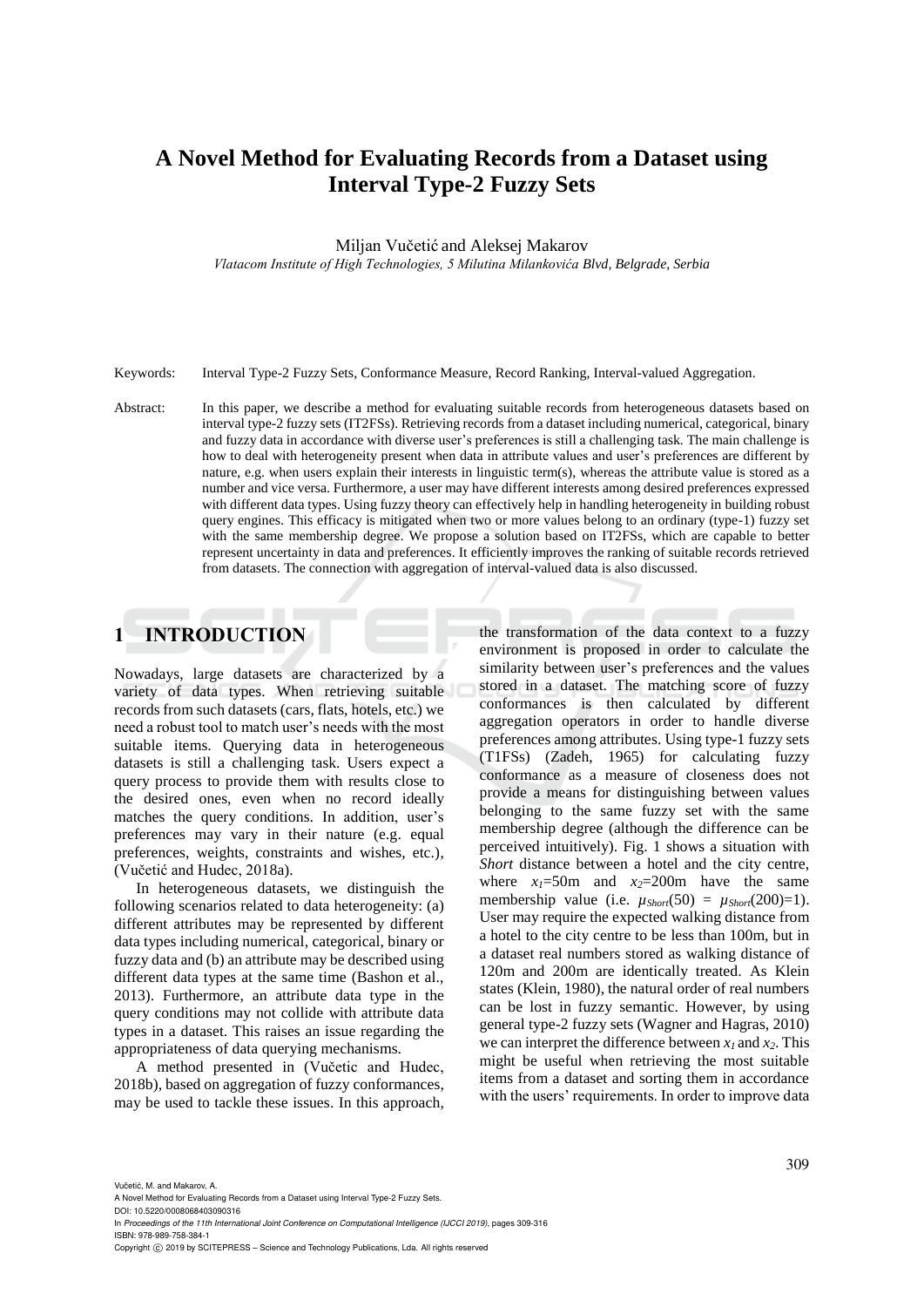ranking, we have extended our approach by using interval type-2 fuzzy sets (IT2FSs) (Liu and Mendel, 2008). In the past, IT2FSs were proposed for their computational efficiency with respect to other general type-2 fuzzy sets (Mendel, 2001).



Figure 1: Issue with T1FS in fuzzy conformance calculation.

The rest of this paper is organized as follows. Section 2 introduces the interval-valued conformance measure. Section 3 presents aggregation of intervalvalued conformances and provides an illustrative example. The discussion is presented in Section 4. Finally, Section 5 draws concluding remarks.

### **2 INTERVAL-VALUED CONFORMANCE MEASURE**

The similarity among heterogeneous attributes' values is a complicated task, because user perception is a relative concept. This work proposes a new understanding of matching user's preferences with records (items) in a dataset.

#### **2.1 Basics of Fuzzy Sets**

Fuzzy theory introduced by (Zadeh, 1965) has been successfully applied to many data mining tasks (Marsala and Bouchon-Meunier, 2015). A T1FS shown in Fig. 2 can be represented as  $\left\{\frac{0}{2}\right\}$  $\frac{0}{20}, \frac{0.5}{30}$  $\frac{0.5}{30}, \frac{1}{40}$  $\frac{1}{40}$ ,  $\frac{1}{50}$  $\frac{1}{50}$ ,  $\frac{0}{60}$ where the numerators are the membership degrees to the fuzzy set *A* of the numbers in the denominators. The membership degree of each element belongs to the [0, 1] interval. The degree that fuzzy number *B* is in the fuzzy concept (or family of fuzzy concepts) is calculated by the *possibility measure* (Galindo, 2008; Zadeh, 1978):

$$
Poss(B, A) = sup_{x \in X}[t(A(x), B(x))]
$$
 (1)

where *X* is a universe of discourse and *t* is a t-norm. In practice, the minimum t-norm is used. Eq. (1) is applicable when we want to match two fuzzy sets, where the one appears in the user's requirements and the other in the attribute values.



Figure 2: Type-1 fuzzy set.

Although introduced to model uncertainty, research has shown some limitations of T1FSs (Mendel, 2001). The membership grades of T1FSs are crisp values. In the previous section we illustrated a potential problem with retrieving suitable records when two values belong to the same fuzzy set with the same membership degrees. In this work, we show how IT2FSs can be applied for matching the user's preferences with records (items) in a dataset. Unlike a T1FS, whose membership degree for *x* from universe of discourse  $X$  is a number, the membership degree of IT2FS is an interval (e.g. number 30 has a membership degree [0.20, 1] and number 50 [0.75, 1]). Say an IT2FS  $\widetilde{A}$  is bounded by two fuzzy sets  $A^U$ and  $A<sup>L</sup>$ , characterised by upper and lower membership functions,  $\mu_A^U(x)$  and  $\mu_A^L(x)$ , respectively (Mendel et al., 2006). The area between the upper and lower fuzzy sets is called the footprint of uncertainty (FOU) as shown in Fig. 3.



Figure 3: An interval type-2 fuzzy set.

#### **2.2 Fuzzy Conformance based on Interval Type-2 Fuzzy Sets**

Retrieving records from a dataset can be complicated when matching complex user's requirements to records in a dataset with heterogeneous (mixed) data types. Furthermore, a record (item) may be a candidate if it is close to the desired values per observed attributes (conditions). A method based on fuzzy conformance and aggregation functions (Vučetić and Hudec, 2018b) is proposed to that effect. Our results suggest that fuzzy conformance can be applied in calculating similarity among the attribute and the expected values for an item in a dataset. The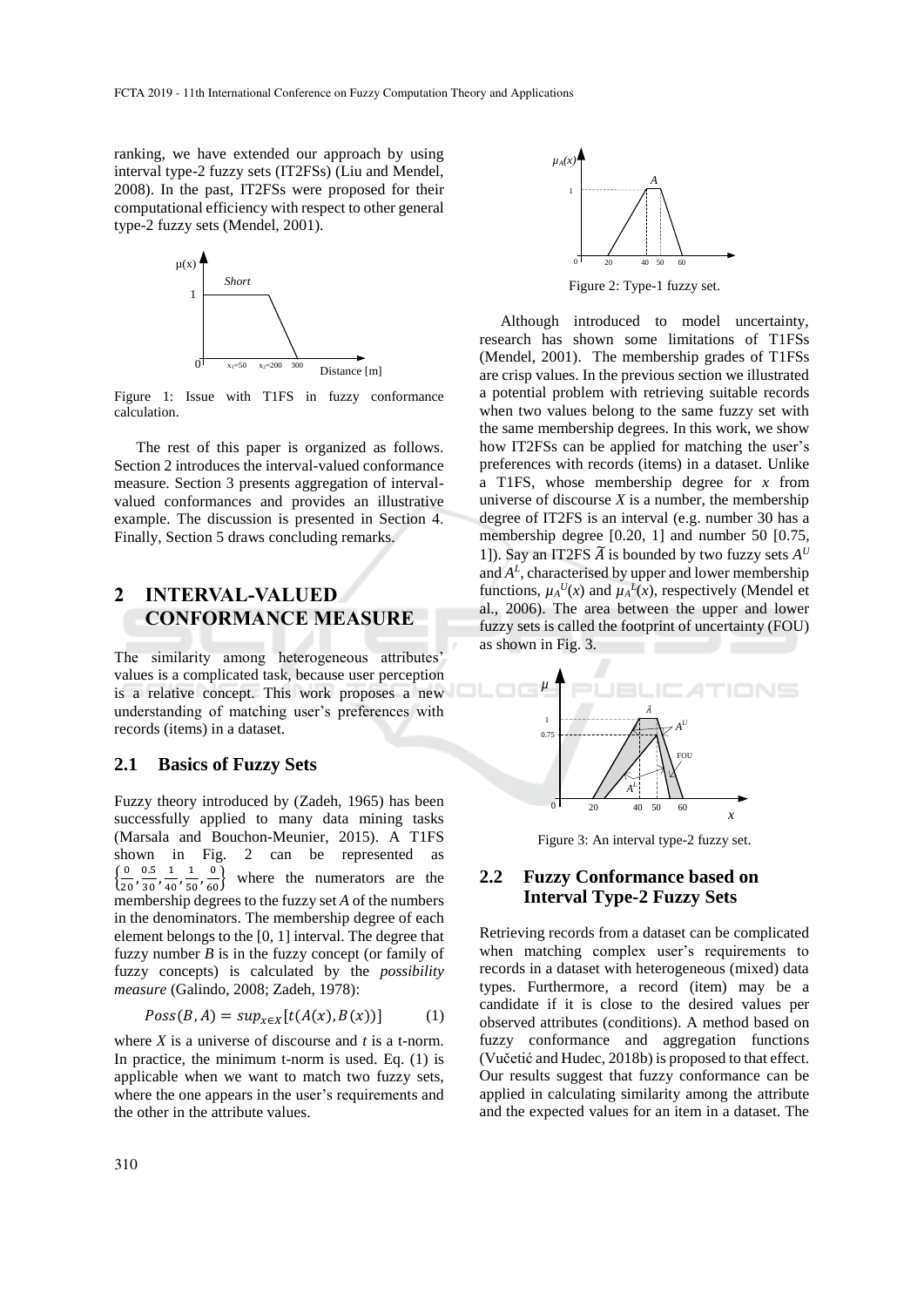matching score is a crisp value from the unit interval indicating how items (records) are conformant with the desired ones on observed attributes  $A_i$  ( $i = 1,...,n$ ). Fuzzy conformance, based on type-1 fuzzy sets and proximity relations, enables straightforward handling of heterogeneous data types and is calculated as (Vučetić, 2013):

$$
C(A_i[t_u, t_j])
$$
  
= min $\left(\mu_{t_u}(A_i), \mu_{t_j}(A_i), s\left(t_u(A_i), t_j(A_i)\right)\right)$  (2)

where *C* is the fuzzy conformance of an attribute  $A_i$ defined on domain  $D_i$  between the user requirement  $t_u$ and a record  $t_j$  in a dataset,  $s$  is a proximity relation and  $\mu_{\mu}$ (*A*<sub>*i*</sub>) and  $\mu_{\mu}$ (*A*<sub>*i*</sub>) are the membership degrees of the user preferred value and of the *j*<sup>th</sup> value in a dataset mapped to T1FSs on fuzzified domain, respectively. Thus, by using T1FSs in the fuzzy conformance measure of observed attributes (Eq. (2)), semantic relations in the user's perception can be lost (e.g. a user sets the preferred distance from a hotel to the city centre to be around 200m; hence the distances of 180m and 220m have the same membership degrees  $\mu_{Short}(180) = \mu_{Short}(220) = 1$  to the trapezoidal fuzzy set *Short* distance, although the user would prefer a shorter distance). One of the ways of approaching this problem is to use IT2FSs (Bustince, 2000; Wu et al., 2012) as illustrated on Fig. 4:



Figure 4: Fuzzy conformance of the attribute *Distance* with IT2FS.

As previously, the IT2FS representation can be defined as  $\mu(x) = [\mu_A^L(x), \mu_A^U(x)]$ . Following this, we calculate the membership degrees of 180m and 200m as  $\mu(180) = [0.9, 1]$  and  $\mu(220) = [0.6, 1]$ . Intuitively, we can perceive the difference between the two values although the interval-valued membership degree handles higher level of uncertainty than the crisp membership degree. In addition, an IT2FS has a crisp output as follows:

$$
y = \frac{\mu_A^L(x) + \mu_A^U(x)}{2}
$$
 (3)

Eq. (3) also confirms the user's preferences of the distance value of 180m ( $y = 0.95$ ) over 220m ( $y =$ 0.80).

This allows for developing a robust query engine for manipulating heterogeneous data and ranking items (records) in accordance with the user's preferences. We can now formulate the fuzzy conformance measure based on IT2FS as:

$$
\tilde{C}(A_i[t_u, t_j]) = \min\left(\widetilde{\mu_{t_u}}(A_i), \widetilde{\mu_{t_j}}(A_i), \widetilde{s}(t_u(A_i), t_j(A_i))\right)
$$
  
= 
$$
\min\left(\mu_{t_u}^L(x), \mu_{t_u}^U(x)\right), \mu_{t_j}^L(x), \mu_{t_j}^U(x)\right), \widetilde{s}(t_u(A_i), t_j(A_i))
$$
 (4)

where  $\tilde{C}$  is an interval-valued fuzzy conformance of attribute  $A_i$ ,  $\widetilde{\mu_{t_u}}(A_i)$  and  $\widetilde{\mu_{t_u}}(A_i)$  are the intervalvalued membership degrees of the user's desired feature and of a value in a dataset at the observed attribute  $A_i$ , respectively, and  $\tilde{s}$  is a proximity relation which also may be an interval. Note that the *min* function is straightforwardly applied on intervals, simply by putting min  $([x_1, y_1], \ldots, [x_n, y_n]) = [\min(x_1, y_1], \ldots, [x_n, y_n])$ …, *xn*), min(*y1*, …, *yn*)] (Mesiar et al., 2018).

In order to model the user's requirements and to match them with items in a dataset with heterogeneous data types, we need to transform all data to a fuzzy domain. Domains of numeric attributes are fuzzified into appropriate fuzzy sets, while categorical and binary data types are treated as fuzzy singletons. For example, the domain of the

attribute *Distance* related to the hotel distance from the city centre is fuzzified into three fuzzy sets: *short*, *medium* and *long*, as shown in Fig. 5. From the user's perspective, T1FSs are useful for modelling different opinions from different individuals regarding their preferences. Regardless of the data type in which the user expresses their preferences (e.g. the user prefers the distance from the city centre to the hotel to be 200m as depicted in Fig. 6), a T1FS-based model is used (the triangular fuzzy set (0, 200, 250) in the example depicted by Fig. 6) because an item from datasets may be a possible solution even if it is similar to the desired one. An IT2FS is defined by combining the fuzzified attribute domain with fuzzy sets representing users' preferences, as shown in Fig. 6. This IT2FS is dynamically changing due to different requirements of different users. Hence, IT2FS is accompanied by atomic conditions in a query when retrieving records from a dataset.

A proximity relation is used for calculating fuzzy conformances at the observed attributes. This relation is reflexive and symmetric without limitation caused by the transitivity property of similarity relation (Shenoi and Melton, 1999). The proximity relation introduces a closeness measure over the scalar attribute domains such as those illustrated in Table 1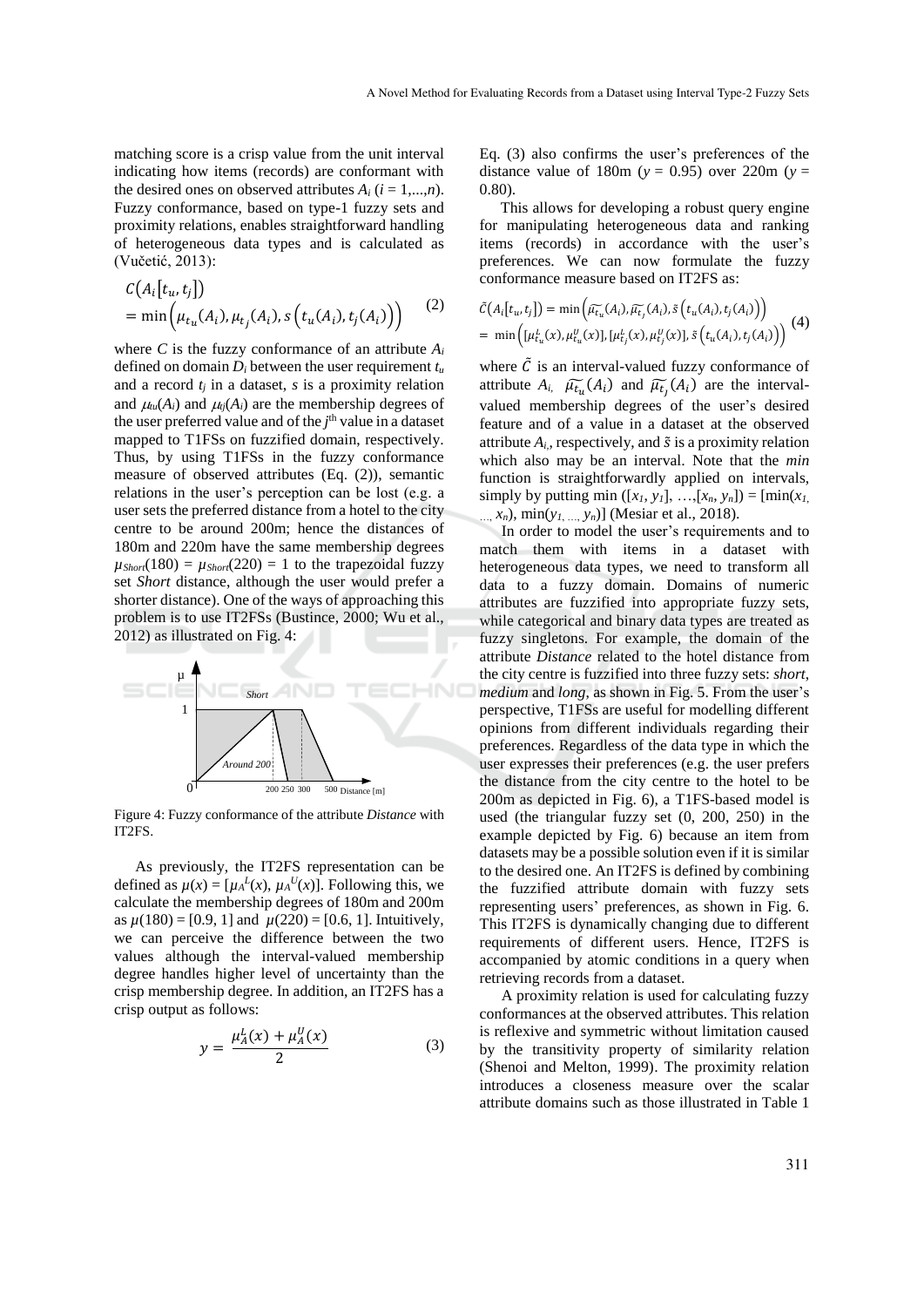

Figure 5: Fuzzified domain over the attribute *Distance.*



Figure 6: The IT2FS of the attribute *Distance* for matching user's preferences with records in a dataset.

for the attribute *Distance*. This work offers a way to define the proximity relation between the fuzzy domain partitions as an interval that generalizes the ones valued on [0, 1] (Gonzales del Campo et al., 2009). Sometimes it is easier for an expert to provide a proximity interval rather than a value from a unit interval. The benefit of the interval-valued proximity relations in selecting the best option from a set of solutions is addressed in (Bentkowska et al., 2015).

Table 1: The proximity relation over the fuzzified domain of the attribute *Distance.* HNOLO

| $\tilde{S}$ Distance | short | medium | long |
|----------------------|-------|--------|------|
| short                |       | 0.75   |      |
| medium               |       |        |      |
| $_{\text{ong}}$      |       |        |      |

The interval-valued proximity relation maps into an interval  $[x, y]$ . In many applications we set  $x = y$ , i.e. the proximity relation becomes a crisp number as shown in Table 1. In this work we assume that a fuzzy number belonging to two fuzzy sets is defined on the domain of an attribute whose proximity is represented by an interval. For example, if a user prefers the distance from a hotel to the city centre *between 350m and 450m*, then in accordance with Fig. 6, the proximity is an interval [0.75, 1] (see Table 1.).

By way of illustration, let us consider the selection of a hotel in a city. Every customer has requirements related to the price, the distance from the centre, the category, the quality of service or the availability of a swimming pool. We illustrate the calculation of fuzzy conformances on the attribute *Distance* from the city centre. The user's expectation about the distance is *tu*(*Distance*) = 200m. Dataset details, given in Table 2, contain information about the distance of hotels from the city centre.

Table 2: Distance of a hotel from the city centre.

| Record | Distance $(A1)$       |  |  |
|--------|-----------------------|--|--|
| Ē1     | 190m                  |  |  |
| t٥     | less than 400m        |  |  |
| t٤     | between 350m and 450m |  |  |
| Ì4     | 1340m                 |  |  |
| Ì5     | around 600m           |  |  |

Using Eq. (4), the fuzzy sets for the user's preference and the domain of the attribute  $A_I$  shown in Fig. 6 as well as the proximity relation defined in Table 1, the interval-valued fuzzy conformances are obtained as follows:

$$
\tilde{C}(A_1[t_u, t_1])
$$
\n
$$
= \min (\tilde{\mu}_{t_u}(A_1), \tilde{\mu}_{t_1}(A_1), \tilde{s}(t_u(A_1), t_1(A_1)))
$$
\n
$$
= \min([1, 1], [0.95, 1], [1, 1]) = [0.95, 1]
$$
\n
$$
\tilde{C}(A_1[t_u, t_2])
$$
\n
$$
= \min (\tilde{\mu}_{t_u}(A_1), \tilde{\mu}_{t_2}(A_1), \tilde{s}(t_u(A_1), t_2(A_1)))
$$
\n
$$
= \min([1, 1], [1, 1], [0.75, 1]) = [0.75, 1]
$$
\n
$$
\tilde{C}(A_1[t_u, t_3])
$$
\n
$$
= \min (\tilde{\mu}_{t_u}(A_1), \tilde{\mu}_{t_3}(A_1), \tilde{s}(t_u(A_1), t_3(A_1)))
$$
\n
$$
= \min([1, 1], [0, 0.8], [0.75, 1]) = [0, 0.8]
$$
\n(see Fig. 7)\n
$$
\tilde{C}(A_1[t_u, t_4])
$$
\n
$$
= \min (\tilde{\mu}_{t_u}(A_1), \tilde{\mu}_{t_4}(A_1), \tilde{s}(t_u(A_1), t_4(A_1)))
$$
\n
$$
= \min([1, 1], [0, 1], [0, 0]) = [0, 0]
$$
\n
$$
\tilde{C}(A_1[t_u, t_5])
$$
\n
$$
= \min (\tilde{\mu}_{t_u}(A_1), \tilde{\mu}_{t_s}(A_1), \tilde{s}(t_u(A_1), t_5(A_1)))
$$
\n
$$
= \min([1, 1], [0, 1], [0.75, 0.75]) = [0, 0.75]
$$

For the interval-valued fuzzy conformances we compute crisp outputs: 0.975, 0.875, 0.4, 0, and 0.375, respectively. Consequently, the ranking of the records related to the attribute  $A_1$  ( $t_1 - t_2 - t_3 - t_5 - t_4$ ) is in accordance with the user expectation. This is a beneficial contribution regarding ranking (sorting by relevance) items from datasets in order to provide better selection of suitable records.



Figure 7: Interval-valued fuzzy conformance of the attribute *Distance* between *t<sup>u</sup>* and *t3.*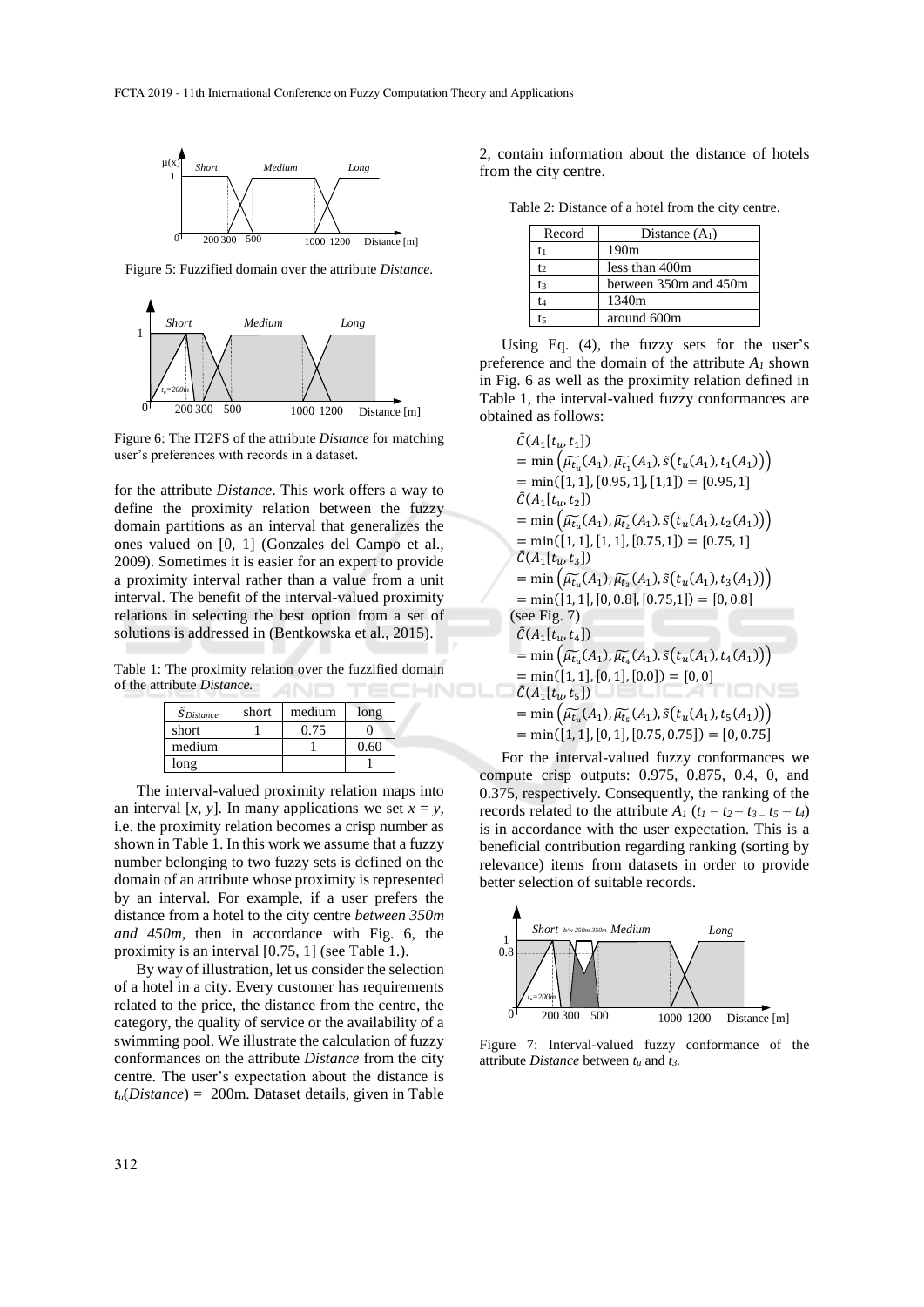Similarly, we compute fuzzy conformances for other attributes. Say the attribute *A<sup>2</sup>* is categorical, describing the quality of service. The user expresses their preference as {good, excellent}, while  $t_4$ (Quality of Service) = {good} and  $\tilde{S}_{\text{cos}}$ (good,  $\alpha$  excellent) = 0.80. Fuzzy conformance is computed as follows:

$$
\tilde{C}(A_2[t_u, t_4])
$$
\n
$$
= \min \left( \widetilde{\mu_{t_u}}(A_2), \widetilde{\mu_{t_a}}(A_2), \widetilde{s}(t_u(A_2), t_4(A_2)) \right)
$$
\n
$$
= \min([0.80, 1], [1, 1], [0.8, 1]) = [0.80, 1]
$$

The presence of swimming pool in a hotel can be expressed by a binary attribute, say *A4*. In such a case, the interval-valued conformance usually takes values  $[0, 0]$  or  $[1, 1]$ . In theory, however, the proximity between two binary values can be greater than 0 unlike in the presented example.

The computed interval-valued fuzzy conformances for attributes  $A_1 - A_4$  between the user preferences expressed by the vector of ideal values *tu* and records *t<sup>1</sup>* to *t<sup>5</sup>* are shown in Table 4.

## **3 AGGREGATING INTERVAL-VALUED FUZZY CONFORMANCES**

This section examines the most expected cases of aggregation of interval-valued conformances among attributes which might be raised by users. These aggregations are able to cover a variety of needs for aggregating conformances (Hudec and Vučetić, 2019). The proposed aggregations for the main classes of problems based on the observations (Dujmovic, 2018) are summarized in Table 3.

The aggregation of intervals is covered by (Mesiar et al., 2018). Theoretically, we can consider an interval as a pair of numbers (the lower and upper bounds). Thus, we can straightforwardly apply the usual aggregation functions by putting *A*([*x1*, *y1*],  $\ldots$ ,  $[x_n, y_n]$  =  $[A(x_1, \ldots, x_n), A(y_1, \ldots, y_n)].$ 

When all conditions are equally important and should be at least partially met, we should apply conjunction, usually expressed through t-norms. The minimum t-norm, adjusted for the interval-valued fuzzy conformance (4), for a record  $t_i$  is computed as:

$$
\widetilde{t}_{\min\_tj} = \min_{i=1,\dots,n} \widetilde{C}(A_i[t_u, t_j])
$$
\n(5)

(where  $n$  is the number of atomic conditions). The solution is shown in Table 5 where the lower bound

Table 3: Type of aggregation and suggested operators.

| Type of aggregation       | Suggested operators           |
|---------------------------|-------------------------------|
| Conjunction of equally    | For smaller number of         |
| important atomic          | atomic conditions, a non-     |
| conditions                | idempotent t-norm             |
| Weak conjunction of       | Averaging functions of the    |
| equally important atomic  | <b>ANDNESS</b> measure        |
| conditions                | greater than $0.5$ , e.g. the |
|                           | geometric or harmonic         |
|                           | mean.                         |
| Weak disjunction of       | Averaging functions of the    |
| atomic conditions         | <b>ORNESS</b> measure greater |
| (conditions considered as | than $0.5$ , e.g., the        |
| alternatives)             | quadratic mean.               |
| At least majority of      | Quantified query              |
| conditions should be      | condition                     |
| satisfied                 |                               |
| At least majority of      | Aggregation of a              |
| conditions should be      | quantified query condition    |
| satisfied, but some of    | with a non-idempotent t-      |
| them should be            | norm.                         |
| imperatively met          |                               |
| Coalitions of atomic      | Choquet integral              |
| conditions                |                               |

is minimum of the lower bounds of all atomic interval-valued fuzzy conformances, whereas the upper bound is the minimum of their upper bounds.

Other t-norms have not been considered due to the downward reinforcement (Beliakov et al., 2007) which becomes more pronounced with a higher number of either common or interval-valued atomic conformances. Just for illustrative purposes, the product t-norm is given by:

$$
\tilde{t}_{prod\_tj} = \prod_{i=1}^{n} \tilde{C}(A_i[t_u, t_j])
$$
\n(6)

The t-norm functions map their inputs into the unit interval, i.e.  $[0, 1]^n \rightarrow [0, 1]$ , where 1 is the ideal case, i.e. the perfect match. Non-idempotent t-norms may result in poor record match scores and mislead the user to conclude that the records poorly match their preferences. On the other hand, due to ignoring values greater than the minimal one, Eq. (5) makes no distinction between a tuple having interval-valued fuzzy conformances of e.g. say  $[0, 0.2]$  and  $[0.1, 0.3]$ and another with conformances of say [0, 0.2] and [0.8, 0.9].

The weak or full disjunctions are not solutions for this class of tasks because one significant conformance substitutes (all) other weak conformances.

Thus, an alternative could be uni-norm. This class of functions meets the property of full reinforcement (Beliakov et al., 2007). The 3-∏ function (Yager and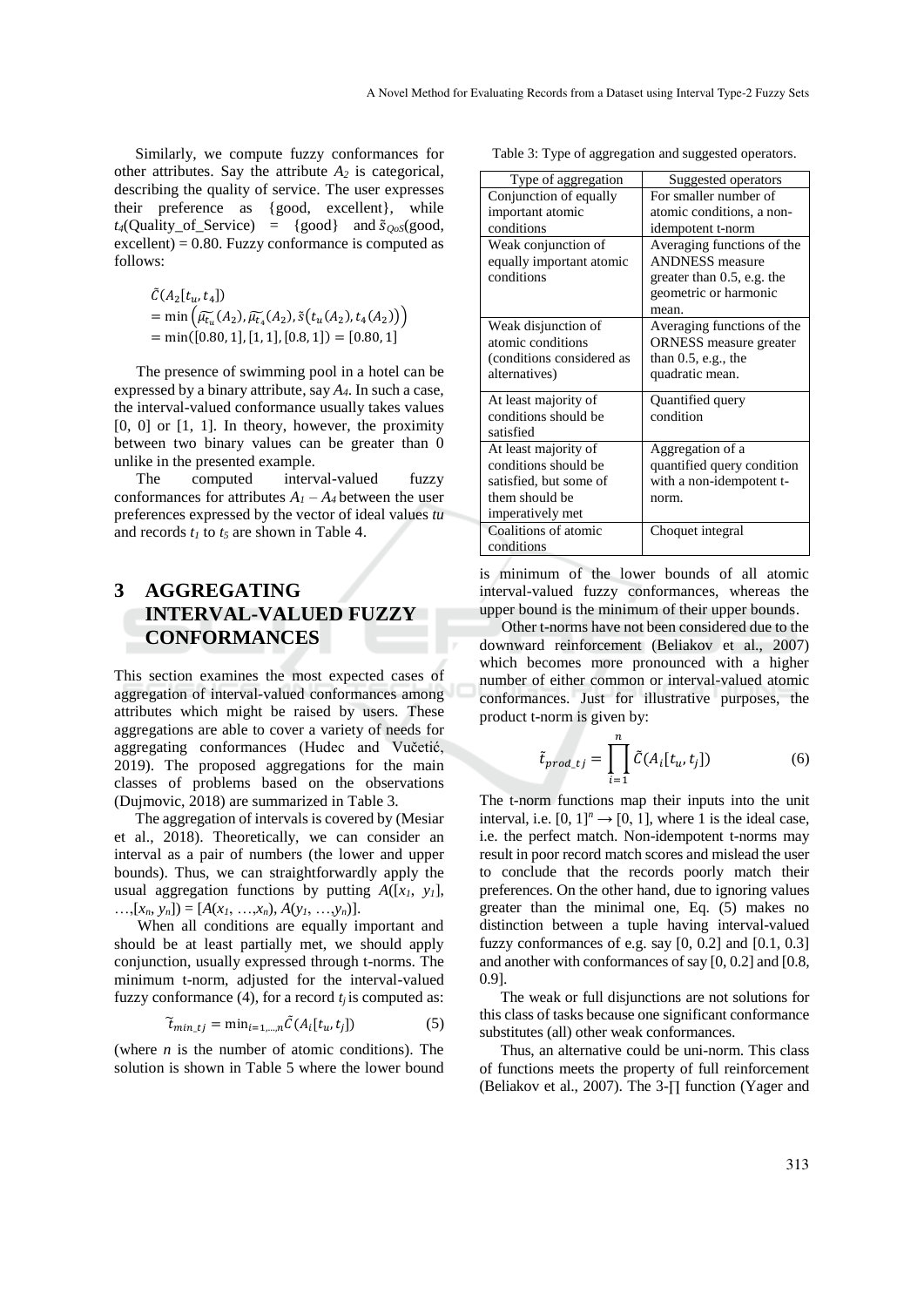| Record         | $C(A_1[t_u, t_j])$ | $C(A_2[t_u, t_j])$ | $C(A_3[t_u, t_j])$ | $C(A_4[t_u, t_i])$ |
|----------------|--------------------|--------------------|--------------------|--------------------|
| tı             | [0.95, 1]          | [0.85, 0.95]       | [0.85, 0.85]       | [1, 1]             |
| t <sub>2</sub> | [0.75, 1]          | [0.25, 0.35]       | [0.26, 0.37]       | 11, 11             |
| t <sub>3</sub> | [0, 0.8]           | [0.65, 0.75]       | [0.46, 0.56]       | [0, 0]             |
| t <sub>4</sub> | [0, 0]             | [0.8, 1]           | [0.88, 0.92]       | [1, 1]             |
| t <sub>5</sub> | [0, 0.75]          | П.                 | 1. I               | [1. 1]             |

Table 4: Interval-valued fuzzy conformances of attributes *A<sup>1</sup>* to *A<sup>4</sup>* between user preferences and records *t<sup>1</sup>* to *t5*.

Table 5: Aggregation of interval-valued fuzzy conformances by different suggested operators.

| Record | $min t-norm(5)$ | product $t$ -norm $(6)$ | uni-norm $(7)$ | geom. mean $(8)$ | quantified (9) |
|--------|-----------------|-------------------------|----------------|------------------|----------------|
| t1     | [0.85, 0.85]    | [0.687, 0.807]          | '1, 11         | [0.910, 0.948]   | [1, 1]         |
| t2     | [0.25, 0.35]    | [0.049, 0.129]          | 1, 11          | [0.470, 0.600]   | [0.162, 0.45]  |
| t3     | [0, 0]          | [0, 0]                  | [0, 0]         | [0, 0]           | [0, 0.069]     |
| t4     | [0, 0]          | [0, 0]                  | [0, 0]         | [0, 0]           | [0.425, 0.575] |
| t5     | [0, 0.75]       | [0, 0.75]               | [0, 1]         | [0, 0.931]       | [0.625, 1]     |

Rybalov, 1996) is adjusted to calculate the intervalvalued fuzzy conformance (4) of a record  $t_i$  as:

$$
\widetilde{u_{3P_{.}t_{J}}} = \frac{\prod_{i=1}^{n} \widetilde{C}(A_{i}[t_{u}, t_{j}])}{\prod_{i=1}^{n} \widetilde{C}(A_{i}[t_{u}, t_{j}]) + \prod_{i=1}^{n} (1 - \widetilde{C}(A_{i}[t_{u}, t_{j}]))}
$$
(7)

The product in the numerator (7) ensures that only the records (items) at least partially satisfying all the specified conditions are considered, i.e. the value 0 is annihilator. Due the disjunction used in the denominator in the mixed aggregation function (7), the value 1 is the neutral element. Consequently, the uni-norm has the desired behaviour when conformances are in the open interval (0, 1). Applying (7) on the data shown in Table 4 results in records either fully meeting or fully rejecting the user preferences, except for record  $t<sub>5</sub>$ . The main problem is annihilator 0 for the conjunctive part and neutral element 1 for the disjunctive part. Therefore, we should be careful when considering the uni-norm.

Another option is to use averaging aggregation functions, which are suitable since small values are compensated by high values. In (Vučetic and Hudec, 2018b), it was shown that the geometric mean is a suitable option. The same holds for the aggregation of interval-valued fuzzy conformances:

$$
av_{geom_t} = \sqrt[1/n]{\prod_{i=1}^n \tilde{C}(A_i[t_u, t_j])}
$$
 (8)

Furthermore, there are cases when it suffices that the majority of interval-valued fuzzy conformances is greater than 0. The corresponding aggregation is calculated as:

$$
\tilde{v} = \mu_q(\frac{1}{n}\sum_{i=1}^n \tilde{C}(A_i[t_u, t_j])) \tag{9}
$$

where  $\tilde{v}$  is the interval-valued validity or the matching degree for item  $t_j$  to a quantified condition, *n* is the number of conformances and  $\mu_0$  is the function of relative quantifier *most of* in the sense of Zadeh (1983), expressed as the increasing linear function with parameters (interval bounds) 0.5 and 0.9. However, this approach is suitable when all atomic conditions are weak, i.e. when there is no particular conformance which should be imperatively greater than zero.

The results of the aggregation operators considered above are intervals of numbers. However, for ranking purposes, one needs to provide a single value. The conversion to a single number can be realized by selecting the mid-point of the interval (Eq. (3)). This selection is also compatible with defuzzification of interval when the interval is considered as a symmetric triangular fuzzy set whose most expected value is in its middle and whose support is its length. Therefore, defuzzification can be simplified as (Bojadziev and Bojadziev, 2007):

$$
dfz(a,m,b) = \frac{a+sm+b}{s+2} \tag{10}
$$

where *a* is the lower bound of an interval, *m* is its midpoint or its most expected value, *b* is its upper bound and *s* is a coefficient from the set of natural numbers regulating the prominence of the modal point. In a case of a symmetric fuzzy set, any value of *s* provides the same result. For instance, the solution for tuples in Table 5 evaluated by uni-norm (7) is 1, 1, 0, 0 and 0.5 for tuples  $t_1$ ,  $t_2$ ,  $t_3$ ,  $t_4$  and  $t_5$ , respectively. The defuzzified results are shown in Table 6.

Expectedly, the ranking of records depends on the aggregated function. The quantified aggregation for the tuple *t<sup>4</sup>* gives a significantly higher score. The main reason is that 0 and 1 are neither annihilators nor neutral elements, therefore these values contribute in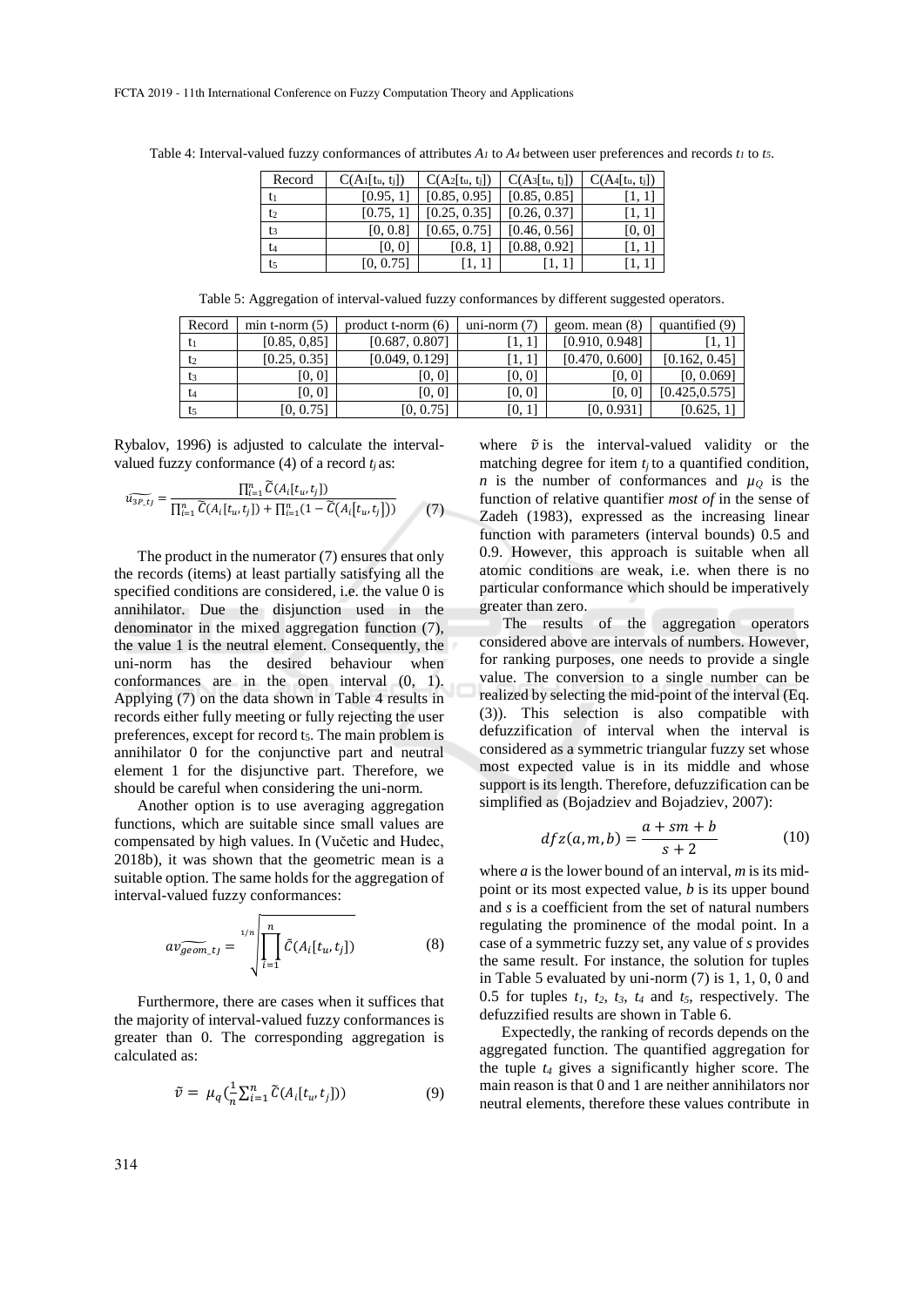| Rec. | (5)   | (6)   |     | (8)   |       |
|------|-------|-------|-----|-------|-------|
| tı   | 0.85  | 0.747 |     | 0.929 |       |
| t2   | 0.30  | 0.089 |     | 0.535 | 0.306 |
| t3   |       |       |     |       | 0.034 |
| t4   |       |       |     |       | 0.50  |
| t5   | 0.375 | 0.375 | 0.5 | 0.465 | 0.812 |

Table 6: Defuzzified scores from (10) for data in Table 5.

satisfying the majority of fuzzy conformances. Users should be careful when selecting a particular aggregation. Guidance can be inferred from Table 3.

The aggregation of coalitions can be realized by the Choquet integral-based aggregation (Choquet, 1954). While an attribute can be less important per se, its importance increases when combined with other attributes (e.g. attributes *A<sup>1</sup>* and *A3* have equal weights of 0.4, but their combined weight is 0.7 as shown in Fig. 8). A modified expression for the Choquet integral (Beliakov et al., 2007) in which crisp numbers are replaced by the interval-valued fuzzy conformance is:

$$
\tilde{C}_{\nu}(\bm{t}_{j}) = \sum_{i=1}^{n} [\widetilde{V_{(i)}}(t_{j}) - \widetilde{V_{(i-1)}}(t_{j})] \nu(H_{i})
$$
\n(11)

where conformances are expressed as  $\tilde{C}(A_i[t_{u,t_i}]) = \tilde{V}_i(t_i)$  as in (4),  $\tilde{V}_i(t_i) = 0$  by convention,  $\tilde{V}_{(i)}(t_j)$  is a non-decreasing permutation of conformances for tuple  $t_i$  and  $v$  is a fuzzy measure of  $H_i = \{(i), ..., (n)\}\$ . The fuzzy measure *v* is a set function (Wang and Klir. 1992):  $v: 2^{\mathcal{N}} \rightarrow [0,1]$  which is monotonic and satisfies  $v(\emptyset) = 0$  and  $v(\mathcal{N}) = 1$ ,  $\mathcal{N} = \{1, 2, ..., n\}$ . For the sake of illustration, let the weights of coalitions among attributes  $A_I$  to  $A_4$  be those shown in Fig. 8. The Choquet discrete integral is an averaging function, resulting in an interval defuzzified to a crisp number inside the interval bounds, as shown in Table 7.



Figure 8: The set function  $\nu$  for attributes  $A_1$ ,  $A_2$ ,  $A_3$  and  $A_4$ .

Table 7: Solution of the Choquet integral equation (11) for data from Table 5.

| Record | solution       | defuzzified value |
|--------|----------------|-------------------|
| tı     | [0.892, 0.935] | 0.913             |
| t٥     | [0.464, 0.549] | 0.506             |
| t3     | [0.292, 0.582] | 0.437             |
| t4     | [0.614, 0.668] | 0.641             |
| t٢     | [0.7, 0.925]   | 0.812             |

#### **4 DISCUSSION**

This work was inspired by difficulties in resolving uncertainties in ordinal fuzzy sets (Gaussian, trapezoidal or triangular). The collected data may be of mixed data types, i.e. numerical, categorical or fuzzy for the same attribute. In addition, in many tasks, the user may define a wide range of preferences, modalities and interdependencies among attributes. In this paper we propose a novel method for improved ranking of the most suitable records (items) from datasets when uncertainty cannot be ignored. Let us consider the following tuples in the hotel selection problem (the selection criteria are: the distance from the city center, the quality of service, the price and the availability of swimming poll): the vector of user preferences  $t_u = (200 \text{m}, \{good,$ excellent}, about 45 EUR, Yes) and records from a dataset  $t_1$  =(180m, {good, excellent}, about 45 EUR, Yes) and  $t_2 = (220m, \{good, excellent\},$  about  $45$ EUR, Yes). When retrieving the most suitable records using the conformance measure,  $t_1$  and  $t_2$  have the same matching scores when obtained by ordinary fuzzy sets, due to  $\mu_{Short}(200) = \mu_{Short}(180) = \mu_{Short}(220)$  $= 1$  (Fig. 5). The proposed method uses IT2FSs to better handle the uncertainty caused by the data heterogeneity and improves selection and sorting of the most suitable item increasing the discriminating power of matching scores  $(\mu(180) = [0.9, 1]$  (*dfz* = 0.95), and  $\mu(220) = [0.6, 1]$  ( $dfz = 0.80$ ) as shown in Fig. 4). When aggregating these conformances, the record  $t_I$  will be better ranked, in accordance with the user's expectation due to the shorter distance.

In addition, we examined conjunctive (including non t-norms), averaging and hybrid aggregation functions in order to cover diverse preferences among atomic conditions demanded by users. These aggregations are made to act on intervals. We considered the most frequent cases. From practical point of view, selecting a suitable aggregation function is not a trivial task. Hence, more research is needed in this direction.

### **5 CONCLUDING REMARKS**

Data heterogeneity cannot be ignored in real-world problems. Ranking of the most suitable records is a challenging issue in such datasets. Our work highlights the impact of IT2FSs in improving the matching of complex user requirements with records (items) in a dataset when heterogeneous data are considered. The goal is to improve the ranking of